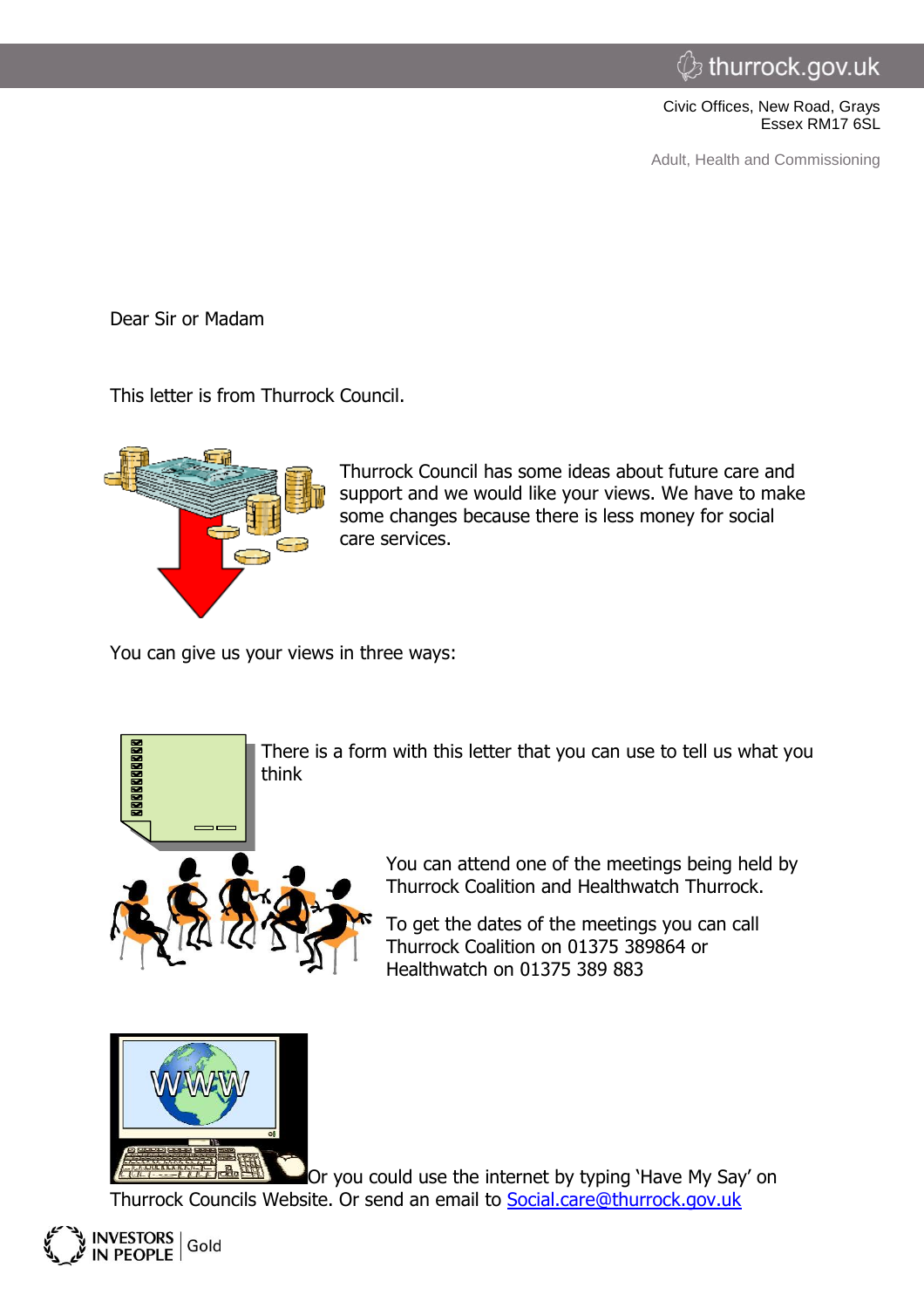

[W](http://www.google.co.uk/url?sa=i&rct=j&q=&esrc=s&frm=1&source=images&cd=&cad=rja&uact=8&ved=0CAcQjRxqFQoTCIuXo7SvksgCFcW4FAodRTkIXw&url=http%3A%2F%2Fiftodayisyourbirthday.com%2Fborndecember7%2F&bvm=bv.103627116,d.ZGU&psig=AFQjCNHrRV6Nj8PGbeevLgdSG-AdporphA&ust=1443276718901960)e would like to hear what you think by Monday 7<sup>th</sup> December

Yours Sincerely

 $4\Delta$ Ham $\leq$ 

**Roger Harris Director Adults, Health and Commissioning.**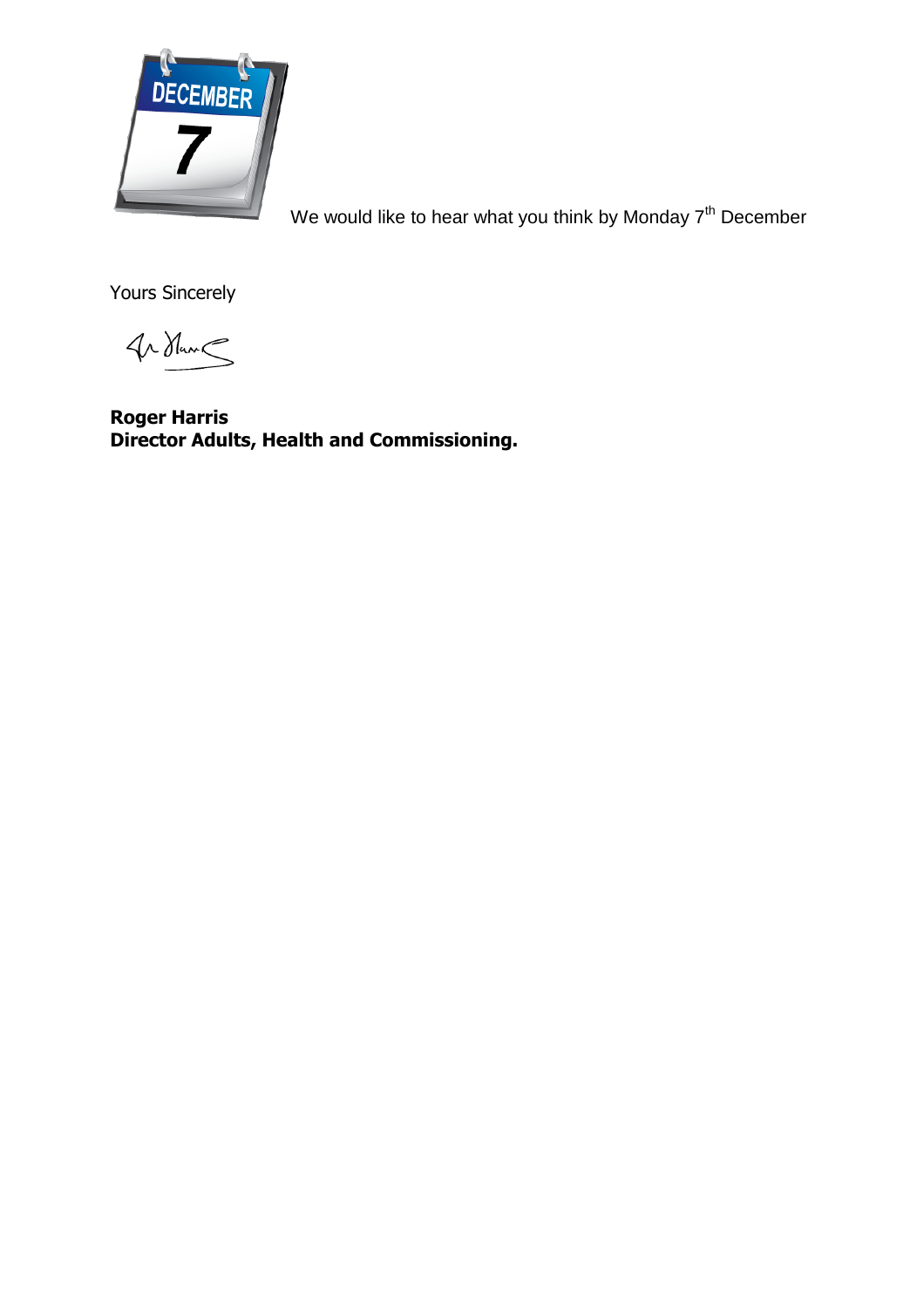## **We want to hear what you think!**

Thank you for taking time to tell us about charging for Social Care. There is less money now for social care services. The Council has to make some difficult decisions



Thurrock Council is allowed to charge people who use social care services. Thurrock Council is thinking about ways this may need to change over the next three years.

There are three ideas that may affect you.



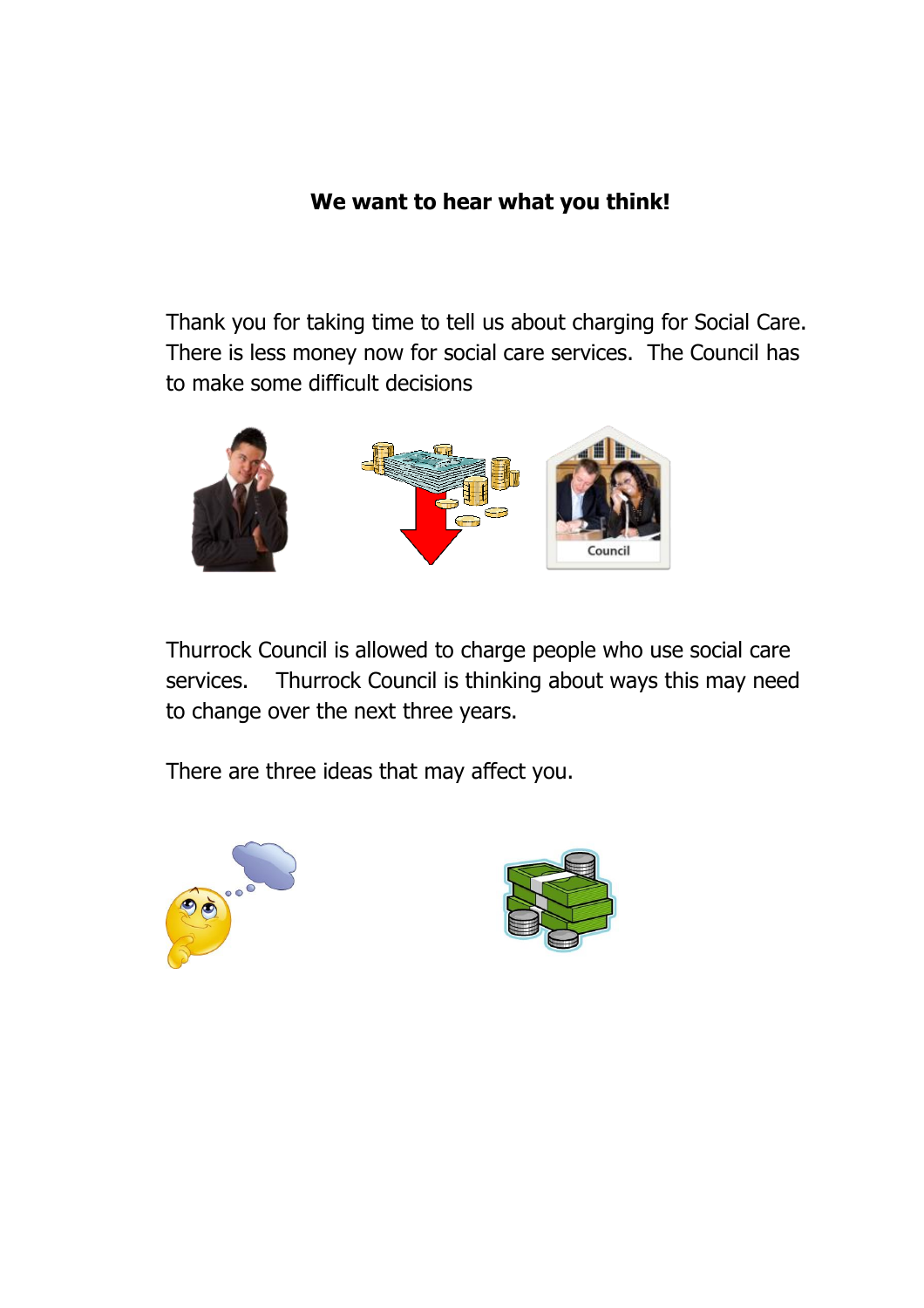1. The first idea is to charge the full cost for Careline emergency services. This could be up to £2.52 per week



[T](http://www.google.co.uk/url?sa=i&rct=j&q=&esrc=s&frm=1&source=images&cd=&cad=rja&uact=8&ved=0CAcQjRxqFQoTCNWTve_xkcgCFUXvFAodScwO4w&url=http://wassonthornhill.com/i-heard-it-takes-years-to-get-rid-of-your-debts-under-chapter-13/&psig=AFQjCNE45tYPSso2P33qOAmUh-18vLOuYg&ust=1443260327295778)his would happen over three years from April 2016 to March 2019.





If you would like to say something else about this idea please write here

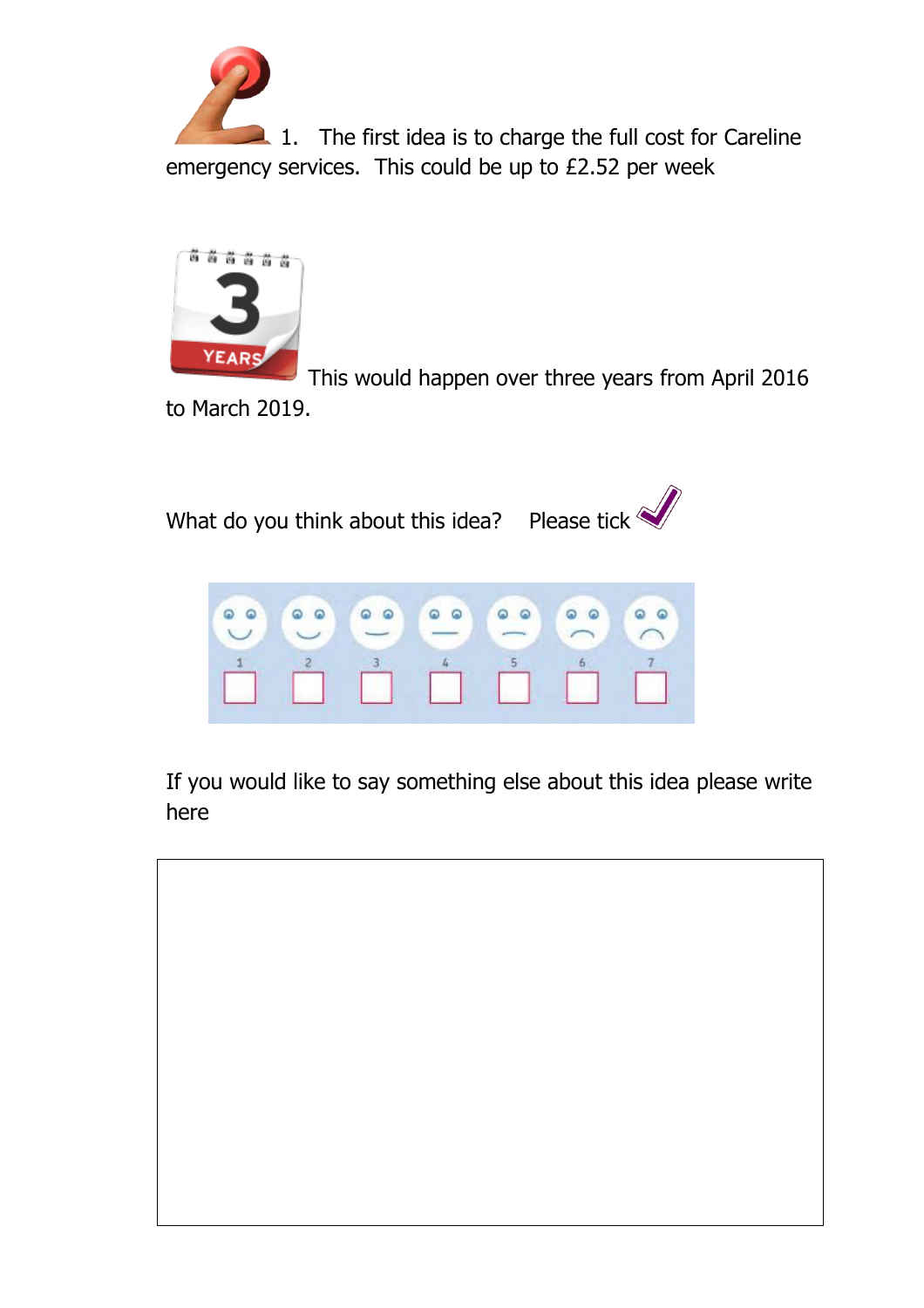2. The second idea is to charge people more for short breaks.



This would go up over three years from April 2016 to March 2019



This would mean you would have to pay more. This could be up to £55 per night

What do you think about this idea? Please tick  $\sqrt{2}$ 



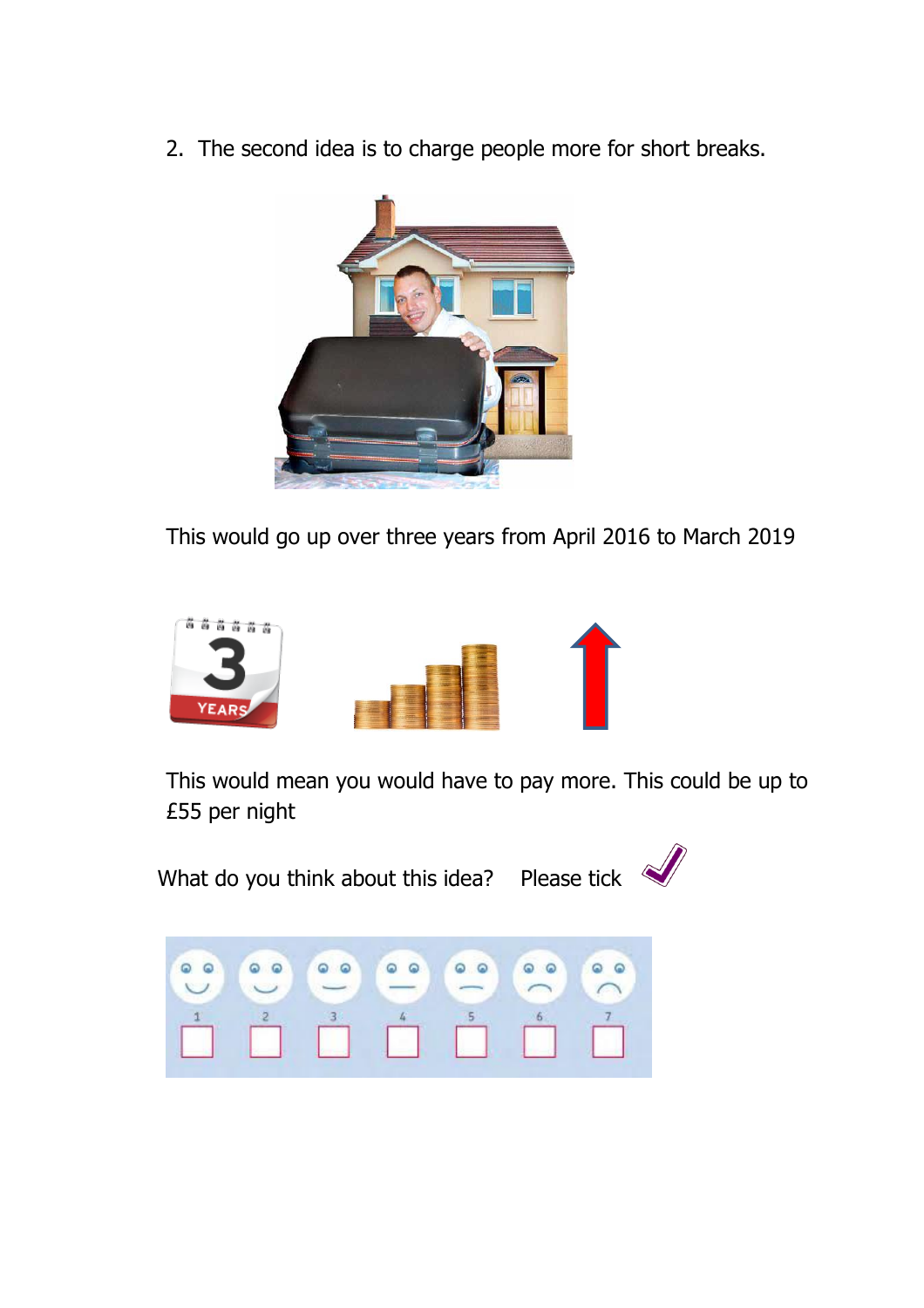If you would like to say something else about this idea please write here



3. The third idea is for Thurrock Council to stop paying for equipment under £50. For example grab rails, toilet seats and stools.

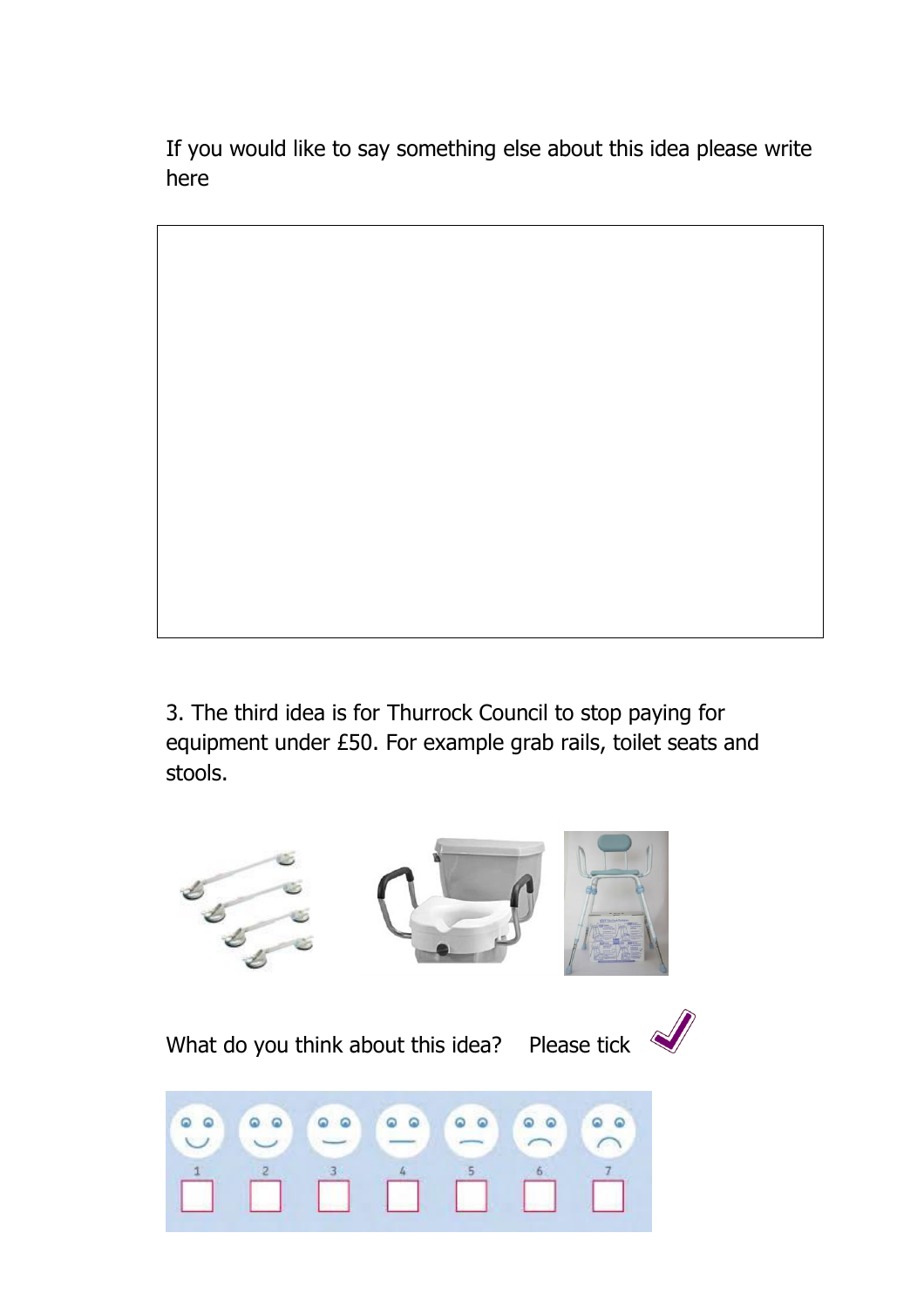If you would like to say something else about this idea please write here

## **What happens next?**



If you wish to attend a meeting you can contact Thurrock Council or Thurrock Coalition or Healthwatch Thurrock on:



Thurrock Council Community Solutions Team 01375 652868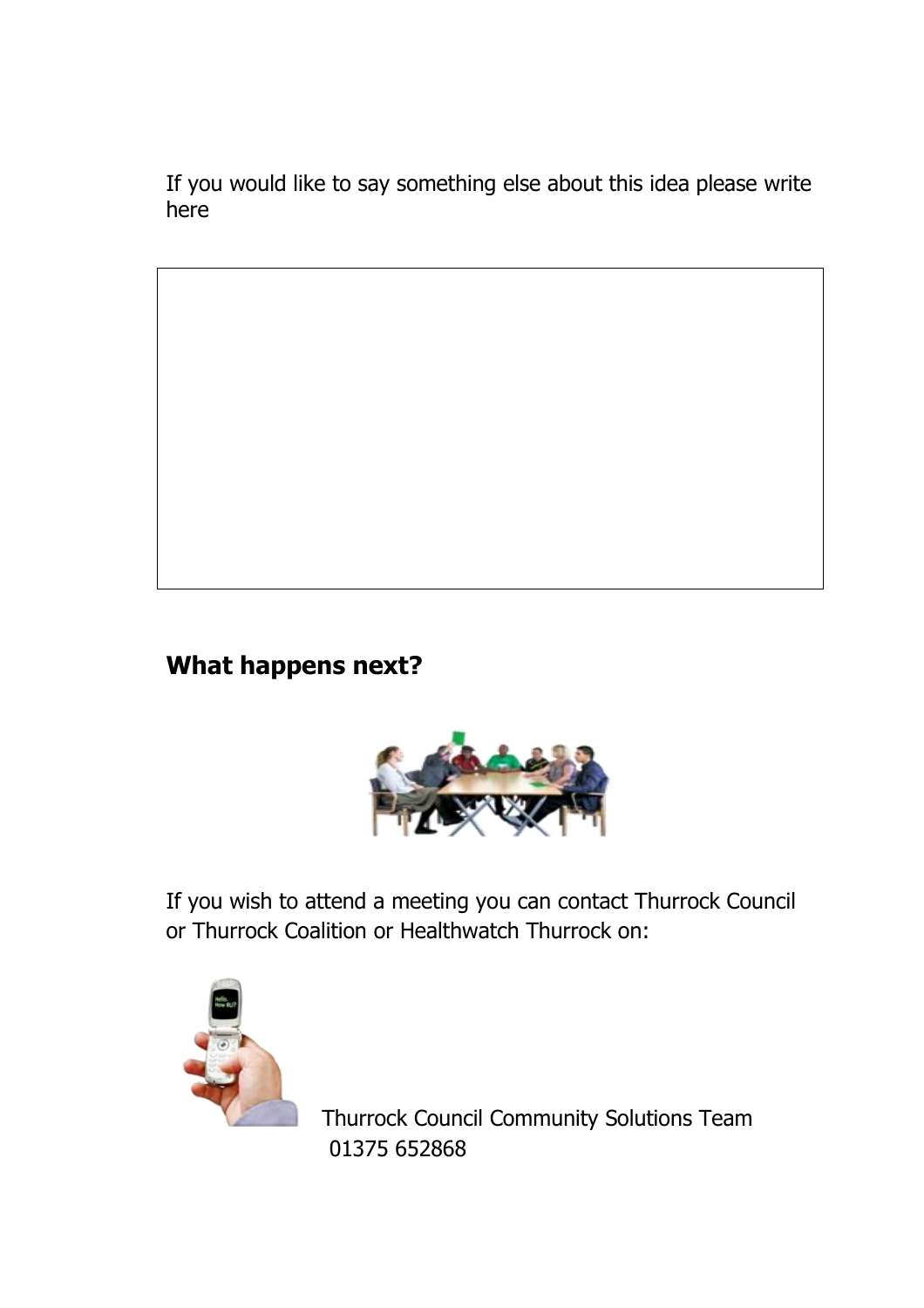



If you wish to email us you can contact us at:



[social.care@thurrock.gov.uk](mailto:social.care@thurrock.gov.uk)

If you wish to send this response



Please post this in the envelope provided